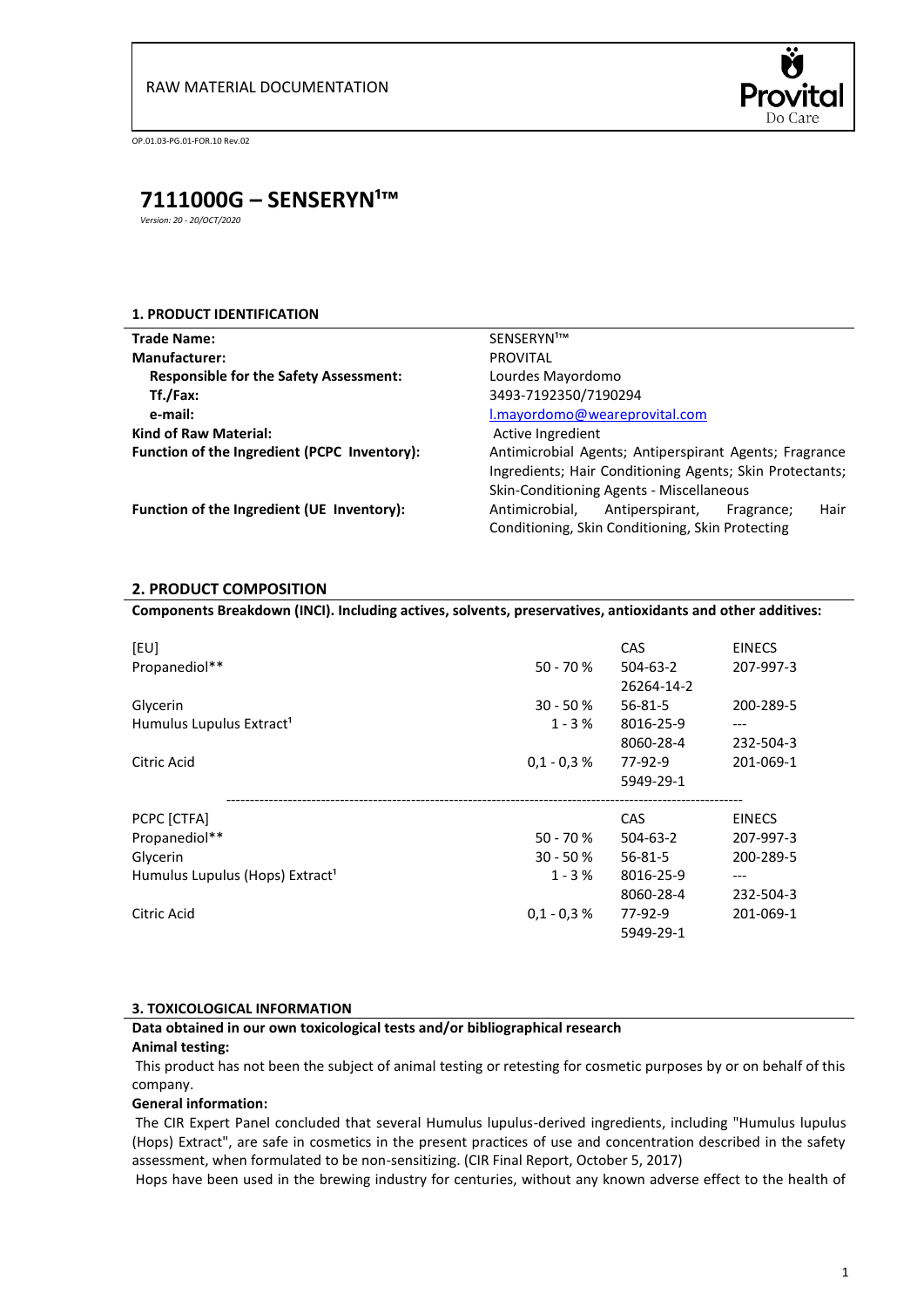

consumers. Thus, given the history of long-term and present use in humans with no significant adverse effects, it is considered that hops are safe. (European Medicines Agency, Commitee on Herbal Medicinal Products, EMEA/HMPC/513618/2006, July 2008)

The following substances have the GRAS status ('Generally Recognized As Safe'): Humulus lupulus (21CFR182.20, 21CFR582.20), Glycerin (21CFR182.1320)

The following substances are used as Food Additives permitted for human consume by FDA: Humulus lupulus (21CFR172.560)

The CIR Expert Panel concluded that glycerin is safe in the practices of use and concentration described in the Safety Assessment of Glycerin as Used in Cosmetics, Final Report, December 2014, which include the toxicological data.

The Cosmetic Ingredient Review (CIR) Expert Panel concluded that the ingredient Propanediol is safe in the cosmetic practices of use and concentrations as described in the safety assessment. (CIR Final Report, June 13, 2018)

The CIR Expert Panel concluded that Citric Acid is safe in the present practices of use and concentration described in this safety assessment. (IJT 2014, 33(S2),16S-46S)

## **Classification according to Council of Europe (\*):**

#### Not classified

\*(1)- Non-recommended ingredients (2)-Ingredients which could not be assessed (3) –Recommended ingredients **Cytotoxicity:**

Propanediol (RTECS nº TY2010000): IC50 in human-skin cells >2000 µmol/L/48h.

Citric Acid (RTECS no. GE7350000): ICLo Human skin = 60 mg/well/10M, ICLo rabbit-ocular = 5pph/5M, IC50 Dog liver = 1.58 g/L/24H, IC50 Dog kidney = 1.03 g/L/24H, IC50 Human lymphocyte > 200 mg/L/45H, ICLo Human skin  $= 100$  mg/L/24H

## **Skin Irritation:**

SENSERYN (Cod. 71110): Patch Test in 12 volunteers. Product tested at 100%. The results did not show any irritation reaction, so under the conditions tested; this product is considered to have Very Good Skin Compatibility and can be considered NON-IRRITATING.

SENSERYN (Cod. 71110): In vitro skin irritation test (SkinEthic, OECD Test Guidelines Nº 439). Product tested at 100%, topically applied on a reconstructed human epidermis. The results showed a viability higher than 60% therefore under these conditions, the product is classified as NON-IRRITANT at dermal level.

In three different studies the irritability of Humulus lupulus (Hops) Extracts was tested at concentrations from 0.06 to 0.18%. Two of these studies were patch-tests and were conducted on 12 volunteers each during 24 and 48 hours. The third study was a cumulative irritation test with two weeks of duration and 26 subjects. All three studies concluded that Humulus lupulus (Hops) Extract was non-irritant. (CIR Final Report, October 5, 2017)

Propanediol: Propanediol (undiluted) was mildly irritating to rabbit skin in 24-hour occlusive patch tests; Propanediol (undiluted)in volunteers was non-irritating after a single application of test substance. (CIR Final Report, June 13, 2018)

Glycerin (RTECS Nº. MA8050000): Draize Test in the skin of rabbit, 500 mg, 24h, mild.

Glycerin (50% in water) was not irritating to subjects with dermatitis (n=420) when administered for 20-24h under occlusion. (Safety Assessment of Glycerin as Used in Cosmetics, Final Report, December 2014)

Citric acid (RTECS no. GE7350000): Draize test skin: rabbit 500 mg/24h = mild; rabbit 0.5 ml = moderate. **Skin Sensitization:**

SENSERYN (Cod. 71110): HRIPT (Human Repeated Insult Patch Test) in 51 volunteers. Product tested at 10%. The results did not show any irritation or sensitization reaction, so under the conditions tested; this product is considered to have Very Good Skin Compatibility and can be considered NON-IRRITATING and NO-SENSITIZING.

SENSERYN (Cod. 71110): In vitro sensitization study h-CLAT (OECD Protocol Nº 442E). Product tested at different concentrations (1000, 500 and 250 ug/ml) and applied to a culture of human monocytes. The results recorded did not show a significant increase of the markers CD54 and CD86 of the monocytes, therefore this product is considered NON-SENSITIZING.

In four different studies the sensitization of Humulus lupulus (Hops) Extracts was tested at concentrations from 0.125% to 10%. Three of these studies were HRIPT and were conducted on 52, 102 and 102 volunteers during a maximum period of two weeks. The fourth study was a human maximization test and was performed on 26 subjects. All four studies concluded that Humulus lupulus (Hops) Extract was non-sensitizing. (CIR Final Report, 5 October, 2017)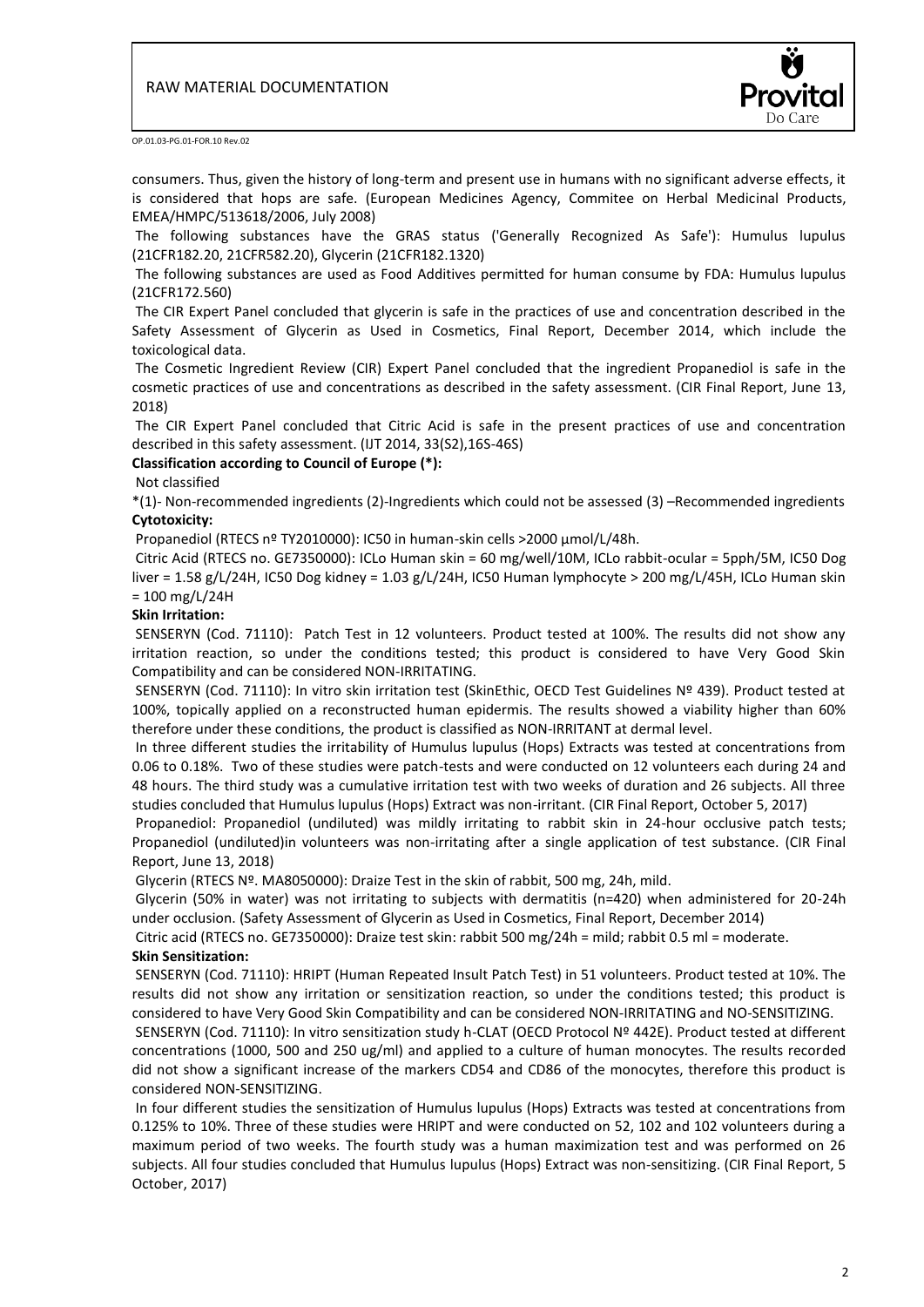

Propanediol: Studies conducted in guinea pigs with an intradermal application at 2.5% and epicutanea at 100% concentration at induction, and an epicutaneous application at 50% and semioclusive at challenge showed that there was non-sensitizing.

In studies with volunteers the results were not sensitizing, with concentrations of 5% to 75% applied at induction and at challenge. (CIR Final Report, June 13, 2018)

In a sensitization study, natural and synthetic glycerin were not sensitizing to white male guinea pigs (n=12). A moisturizer containing glycerin (65.9%) was not sensitizing in a modified Draize test (n=48). There was no reaction during either the induction or challenge phase. (Safety Assessment of Glycerin as Used in Cosmetics, Final Report, December 2014)

#### **Eye Irritation:**

SENSERYN (Cod. 71110): Evaluation of the eye irritation potential from the in vitro "Short Time Exposure" Test (STE, according to an adapted version of OECD Protocol Nº 491). Product tested at 0.05% and 5%, applied to a monolayer culture of SIRC cells during 5 minutes. The results showed an average viability higher than 70% in all the experimented conditions tested, therefore the product is considered NO IRRITANT at ocular level.

Propanediol: Eye irritation was evaluated in rabbit eyes with undiluted propanediol obtaining No-to-slight irritation (resolved within 48 hours post-application. (CIR Final Report, June 13, 2018)

Glycerin (RTECS Nº. MA8050000): Draize Test eye rabbit = 500 mg/24h, mild.

Citric Acid (RTECS Nº. GE7350000): Standard Draize test, rabbit eye = 750 µg/24h, severe irritation.

#### **Mutagenicity:**

SENSERYN (Cod. 71110): Bacterial Reverse Mutation Assay (Ames Test) using 5 strains of Salmonella typhimurium (TA1535, TA1537, TA98, TA100 and TA102), both in the presence and absence of a metabolic activation system (S -9). The product was tested at 5 concentrations between 0.312 y 5 mg/plate. The results did not show a significant increase in the number of revertants in any of the strains, so under the conditions tested, this product is classified as NON-MUTAGENIC.

In two different studies the genotoxicity of Humulus lupulus (Hops) Extract was evaluated at different concentrations (0-10.000µg/plate and 0.5% respectively) in the Ames test using S. typhimurium strains. The test substances were not mutagenic in these assays with or without metabolic activation. (CIR Final Report, October 5, 2017)

Several hop extracts showed weakly mutagenic potential in Salmonella typhimurium strains TA98 and TA. Since these effects was not observed in the other strains it might be a false positive result in the Ames Test. Other assays as the mouse lymphoma test give negative results and confirms that hop extracts are not mutagenics. (European Medicines Agency, Commitee on Herbal Medicinal Products, EMEA/HMPC/513618/2006, July 2008)

Propanediol: A mammalian chromosomal aberration test in vitro in V79 cellular line resulted in negative responses with metabolic activation and positives without metabolic activation only whit 2.5 mg/ml dose. In another in vitro study of chromosomal aberration in mammals reported negative results at concentrations up to 5 mg/ml Propanediol. Also, in an in vivo study in rats (fed 500 ppm of Propanediol for 15 weeks) negative results were recorded, except at some point in the test, probably for a propanediol metabolite. Finally, an in vivo study of micronucleus in mouse was negative (single oral dose of 2150 mg / kg). CIR has evaluated these studies and considers that Propanediol has no mutagenic potential. (CIR Final Report, June 13, 2018)

Glycerin was not genotoxic in multiple Ames tests using multiple strains of Salmonella typhimurium up to 50mg/plate. It was not genotoxic in a cytogenetic assay, in a HGPRT assay, sister chromatid exchange assay using CHO cells, unscheduled DNA synthesis assay using rat hepatocytes, or a in vitro chromosome aberration test using CHO cells, up to 1.0mg/mL was tested in these studies. (Safety Assessment of Glycerin as Used in Cosmetics, Final Report, December 2014)

Moreover, in two in vivo chromosome aberration assays, glycerin was not genotoxic when administered orally to rats at 1mg/kg or by injection into the abdomen at 1000/mg/kg. (Safety Assessment of Glycerin as Used in Cosmetics, Final Report, December 2014)

#### **Acute toxicity:**

Humulus lupulus, extract (RTECS nº Mt6606000): TDLo p.o. rat = 200 mg/kg.

Humulus lupulus, water extract (RTECS no.: MT6636000): TDLo oral mouse = 500 mg/kg

Propanediol (RTECS no.TY2010000, Last Updated:200608): LDLo p.o rat = 10g/kg, LDLo i.m. rat = 6 g/kg, LD50 i.p. mice = 4780 mg/kg, LDLo p.o cat = 3 g/kg, LDLo i.v. rabbit = 3 g/kg, LD50 p.o mice = 4500 mg/kg

Propanediol: An approximate lethal dosage of 17 g/kg (70% purity) and > 25 g/kg (99.8% purity) and an LD50 of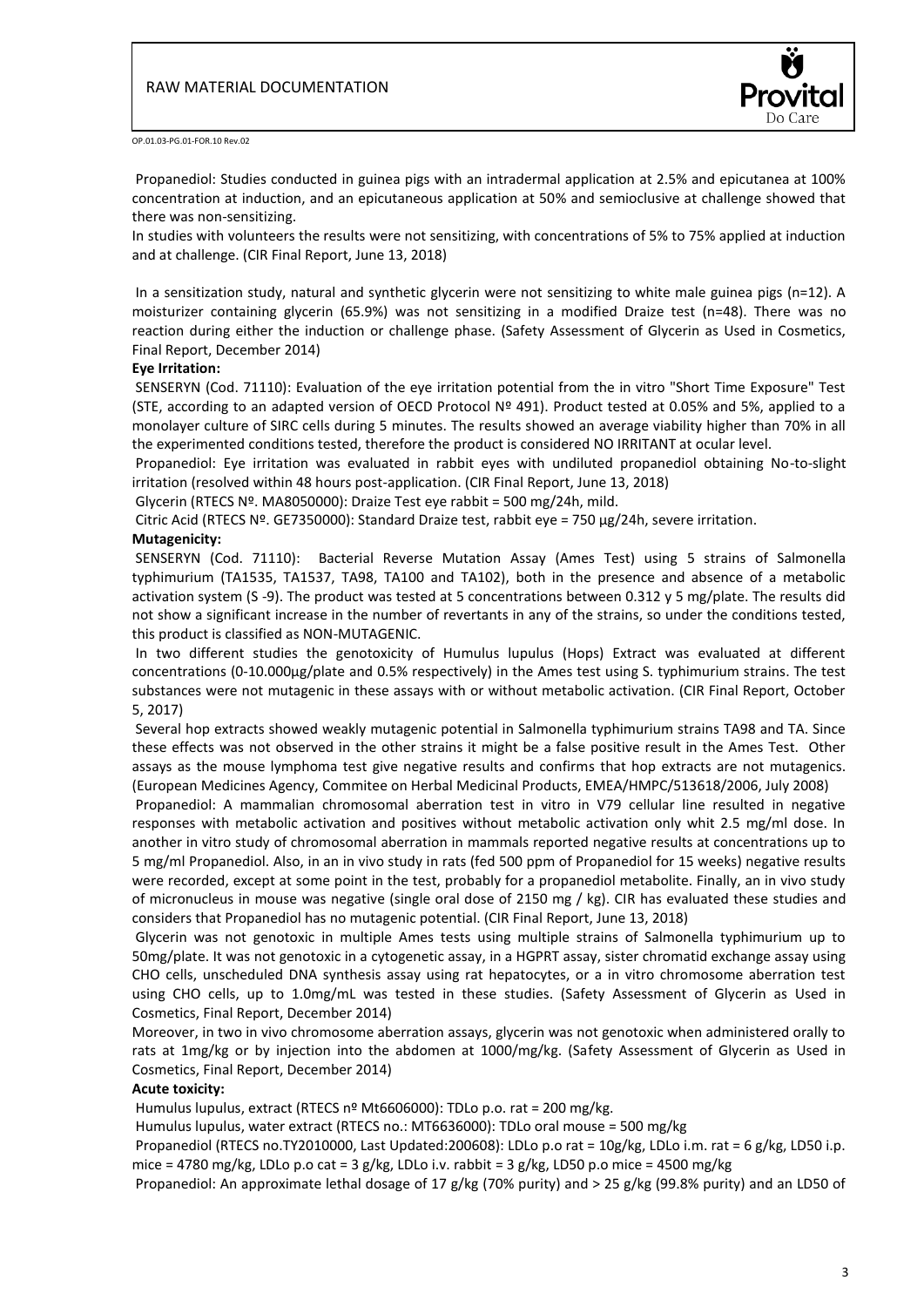

14.9 ml/kg were reported in rats by oral route. A LD50 > 20 g/kg was determined in a study in rats by dermal route.Finally, in inhalation studies in rats the animales survived a 4-hour exposure to 2 to 5 g/l. (CIR Final Report, June 13, 2018)

Glycerin (RTECS  $N<sup>2</sup>$ . MA8050000): TDLo oral in human = 1428 mg/kg.

Glycerin (RTECS Nº. MA8050000): LD50 in rat: p.o. = 12600 mg/kg, i.p. = 4420 mg/kg, s.c. = 100 mg/kg, i.v. = 5566 mg/kg. LDLo in rat i.m. = 10 mg/kg, TDLo in rat i.m. = 5 g/kg.

Glycerin (RTECS Nº. MA8050000): LD50 oral mouse = 4090 mg/kg, LD50 i.p. mouse = 8700 mg/kg, LD50 s.c. mouse = 91 mg/kg, LD50 i.v. mouse = 4250 mg/kg, LD50 oral rabbit = 27 g/kg, LD50 i.v. rabbit = 53 g/kg, TDLo i.m. rat = 4 mL/kg, TDLo i.m. rat = 4000 mg/kg.

Citric acid (RTECS no. GE7350000): LD50 p.o. rat = 3 g/kg; LD50 i.p. rat = 290 mg/kg; LD50 s.c. rat = 5500 mg/kg; LD50 p.o. mouse = 5040 mg/kg; LD50 i.p. mouse = 903 mg/kg; LD50 s.c. mouse = 2700 mg/kg; LD50 i.v. mouse = 42 mg/kg; LD50 i.v. rabbit = 330 mg/kg; LD16 i.p. rat = 197 mg/kg; LD16 p.o. rat = 5 g/kg; LD16 p.o. mouse = 5440 mg/kg; LDLo i.p. rat = 382 mg/kg; LDLo p.o rat = 83 g/kg; LDLo p.o mouse = 9080 mg/kg; LDLo p.o. rabbit =7 g/kg; TDLo intratraqueal guinea pig = 118 g/kg; TDLo i.v. dog = 64 mg/kg/30M; TDLo i.v. dog = 256 mg/kg/1H; TCLo inhalation guinea pig = 20 pph/10M; TCLo inhalation monkey = 2.5 pph/5M; TCLo inhalation guinea pig = 11528 g/m3/3M; TCLo inhalation rat = 180 mg/m3; TCLo inhalation guinea pig = 19214 g/m3/10M; TCLo inhalation human = 87328 g/m3/0.0083M.

## **Subchronic and chronic toxicity:**

Humulus lupulus, water extract (RTECS no.: MT6636000): TDLo oral mouse = 3000 mg/kg/15D-I

In a study, rats (n=7/group) were fed a high-fat diet supplemented with 1% xanthohumol-rich Humulus lupulus (Hops) Extract for 41 days. There were no mortalities or other adverse effects observed. (CIR Final Report, October 5, 2017)

A study was conducted on the effects of Humulus lupulus (Hops) Extract in concentrations of 2 to 5% on high-fat diets with mice (n=10/group) during 20 weeks. There were no mortalities or other adverse effects observed. (CIR Final Report, October 5, 2017)

Humulus lupulus, extract (RTECS no.: MT6606000): TDLo oral rat = 48 g/kg/8D-C, TDLo oral rat = 3360 mg/kg/8W-C

Propanediol: A rat inhalation study evaluating exposure to Propanediol, up to 1800 mg/l, 6 h/day for 2 weeks (9 exposures total), reported no remarkable results. A NOEL of 1000 mg/kg/day was reported in rats by oral route (CIR Final Report, June 13, 2018)

Propanediol. Repeat-Dose Toxicity test after inhalation administration in rat during 9 exposures, NOEL= 1800 mg/m3. (HSDB-Hazardous Substances Databank no. 8263)

Glycerin (RTECS no. MA8050000): TDLo oral rat = 96 g/kg/30d-I, TDLo oral mouse = 560 g/kg/8w-C, TDLo oral mouse = 2800 mg/kg/25w-C.

The NOAEL of glycerin in rats was between 115 and 2300 mg/kg when orally administered in water for 44days.The NOEL in dogs was 950 when orally administered for 3 days. (Safety Assessment of Glycerin as Used in Cosmetics, Final Report, December 2014)

In repeated dose toxicity studies with humans there were no signs of toxicity or effects on blood or urine production when subjects (n=14) were orally administered glycerin (1.3 - 2.2 g/kg/day) for 50 days.(Safety Assessment of Glycerin as Used in Cosmetics, Final Report, December 2014)

There were no treatment effects when glycerin (100%; 0.5 - 4mL) was administered to 30% of the body surfaces of rabbits for 45 weeks. (Safety Assessment of Glycerin as Used in Cosmetics, Final Report, December 2014)

The inhalation NOAEL was 0.167 for glycerin administered nose only for 5h/day, 5day/week for 13 weeks in rats. (Safety Assessment of Glycerin as Used in Cosmetics, Final Report, December 2014)

Citric Acid (RTECS no. GE7350000): TDLo p.o. rat = 9.3 g/kg/15d-I; TDLo p.o. rat = 18.6 g/kg/30d-I; TDLo p.o. rat = 12.6 g/kg/21d-I.

# **Reproductive effects:**

Humulus lupulus: Pregnancy category B2: no increase in frequency of malformation or other harmful effects on the foetus from limited use in women. Animal studies are lacking. Lactation category CC: Compatible with breastfeeding but use caution. (The Essential Guide to Herbal Safety, Simon Mills and Kerry Bone, Elsevier, First edition 2005, pp 468)

Humulus lupulus, extract (RTECS nº: MT6606000): TDLo s.c rat =300mg/Kg, female 3 days pre-mating

Propanediol In rat studies by oral route evaluating Propanediol at dose rates up to 1000 mg/kg/day, spermatogenic endpoints were unaffected (90-day exposure duration) and no maternal (dosing on days 6 - 15 of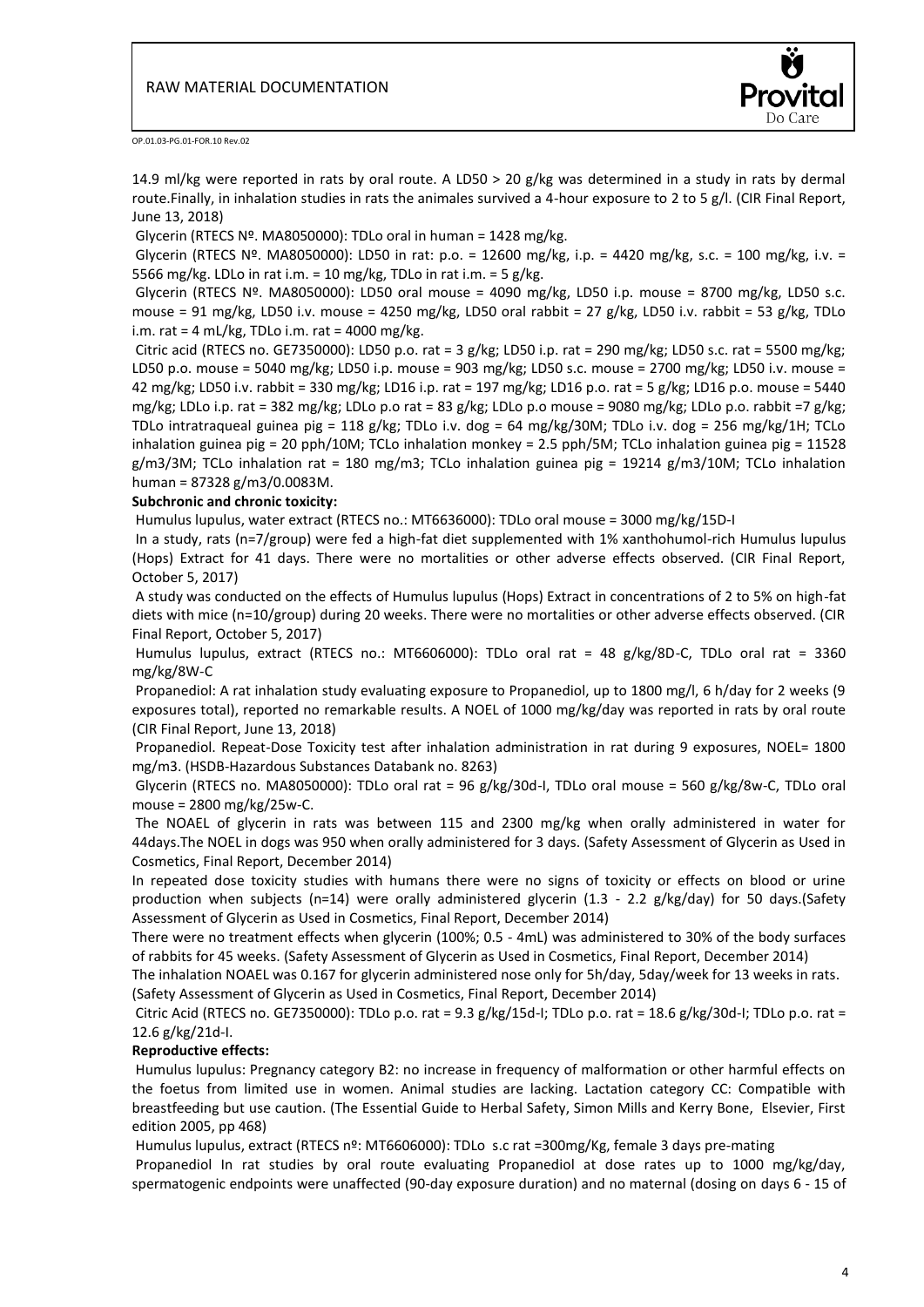

gestation) or fetal toxic effects were observed (maternal and fetal NOAEL 1000 mg/kg/day). (CIR Final Report, June 13, 2018)

Glycerin (RTECS Nº. MA8050000): rat, i.t. TDL0 = 280 mg/kg, 2 days, male; rat oral TDL0 = 100 mg/kg, 1 day, male; rat, i.t., TDL0 =  $862$  mg/kg, 1 day, male.

In a two-generation reproductive study in rats (n=10/sex), the administration of glycerin (0,20%; 2000mg/kg/day in drinking water) for 8 weeks before mating until weaning of pups produced no adverse effects on the reproductive efficiency of the parents (F0) or the development of the offspring (F1). (Safety Assessment of Glycerin as Used in Cosmetics, Final Report, December 2014)

When glycerin was administered orally to rats and mice on days 6 through 15 of gestation, there were no adverse effects observed in the dams. The NOAEL for maternal toxicity and teratogenicity was 1310 mg/kg/d for rats and 1280 mg/kg/d for mice. (Safety Assessment of Glycerin as Used in Cosmetics, Final Report, December 2014)

When glycerin was administered orally to rabbits (n=25) on days 6 through 18 of gestation, there were no adverse effects found in the dams. The NOAEL for maternal toxicity and teratogenicity was 1180 mg/kg/d. (Safety Assessment of Glycerin as Used in Cosmetics, Final Report, December 2014)

# **Other data:**

SENSERYN (Cod. 71110): The UV-vis absorption spectrum of the product was evaluated; in accordance to the established in the OECD protocol No. 101. In the absorption range 300-400nm (UVA), the results show that the product does not absorb, therefore the product does not show phototoxic potential.

## **4. ECOLOGICAL DATA**

#### **Biodegradability:**

None test of biodegradability have been performed on this product. However, we have been able to conclude that this product can be considered as easily biodegradable due to his composition and the raw material used, considering that the ingredients in this product are from vegetal origin.

Propanediol reached 11 and 16% of its theoretical BOD (Biochemical oxygen demand) using unacclimated and acclimated sewage sludge, respectively, during a 5-day incubation period (Hazardous Substances Databank Number: HSDB-8263)

Glycerin (HSDB no. 492, revision: 20050624): Activated sludge test: 220 mg/l resulted in a COD of 97%; Test in 5 days: BOD = 82%. Glycerin is considered an easily degradable substance.

## **Aquatic Toxicity:**

Propanediol: EC50: Daphnia magna age 6-24 hr; Conditions: freshwater. Static, 20 deg C, PH > or= 7.0; Concentration: 8285000 µg/L for 24 hr; EC50: Daphnia magna age 6-24 hr; Conditions: freshwater. Static, 20 degC, PH> or= 7.0; Concentration: 7417000 µg/L for 48 hr; LC50: Carassius auratus weight 3.3 g; Conditions: freshwater, static, 20 deg C, PH 7.0, dissolved oxygen >4.0 mg/L; Concentration >5000000 µg/L for 48 hr (Hazardous Substances Databank Number: HSDB-8263)

Glycerin: Multiplication inhibition test in algae (Microcystis aeruginosa) and protozoa (Entosiphon sulcatum): Toxicity threshold = 2900 mg/l and 3200 mg/l (HSDB no. 492, revision: 20050624).

Glycerin (HSDB no. 492, revision: 20050624): LC50 goldfish > 5000 mg/l/24h.

# **Other data:**

No data available.

## **5. CONCLUSION**

The European cosmetics legislation (Regulation (EC) No 1223/2009) establishes the need to assess the safety of cosmetic products, taking into account the toxicological profile of the ingredients. To do this, in the case of possible systemic effects, it is necessary to obtain the NOAEL (no observed adverse effects level) for the calculation of MoS (margin of safety). The absence of these considerations shall be duly justified.

The NOAEL value, or else other data used for the same purpose (LOAEL, LD50, etc.), can only be calculated experimentally from toxicological studies that require the use of animals. Since Provital does not perform any